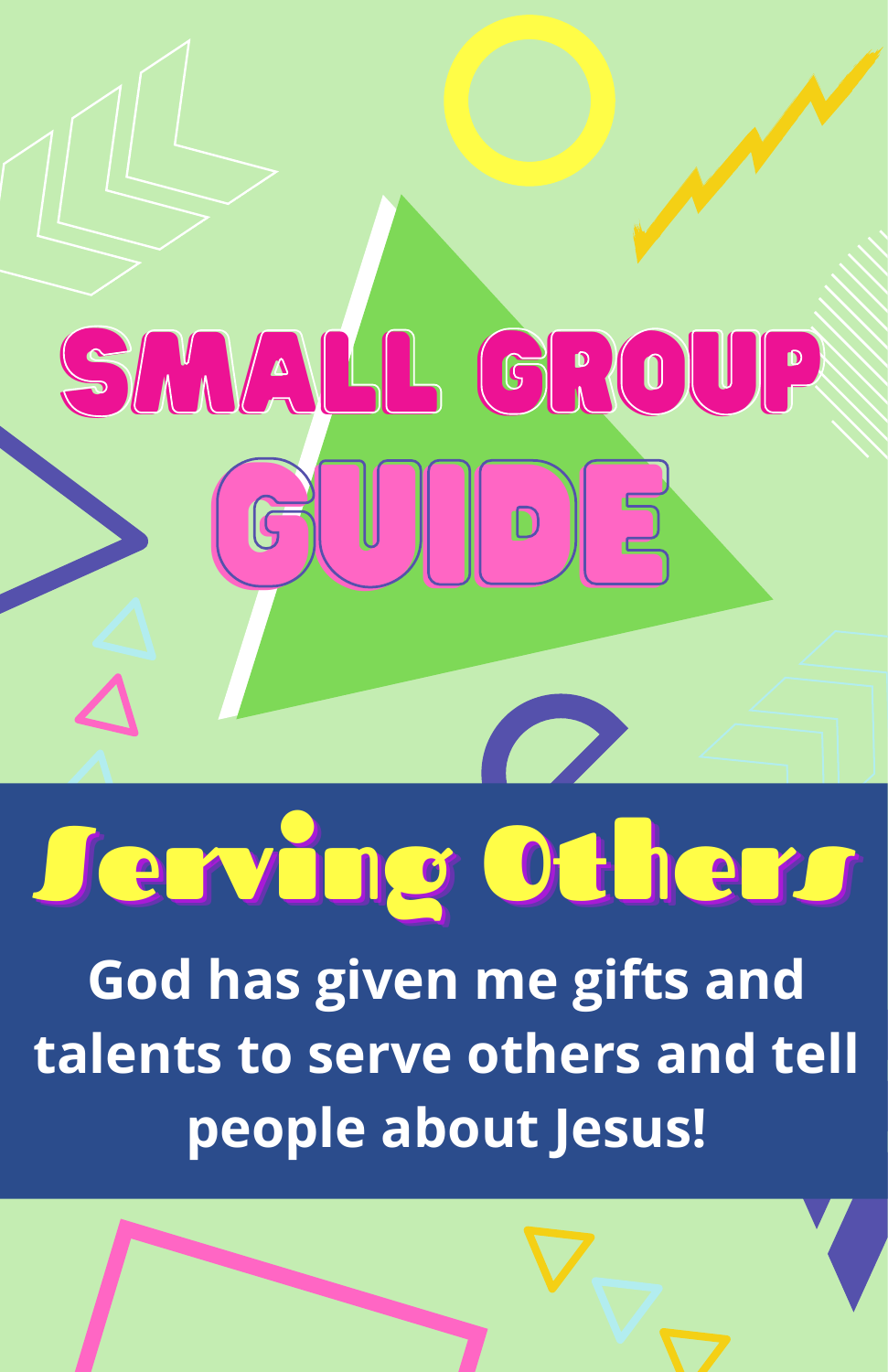### **Leader Guide** Serving Others

#### **Engage:**

On index cards, write some words for the kids to draw for a game of Pictionary. The words should be different ways that people can serve others in the church. (Examples: watching kids, cleaning up, shoveling snow, teaching, singing songs, welcoming others, etc.) Put the cards in a paper bag. Have the kids sit in a circle and take turns pulling out a card and drawing a picture for the others to guess. Afterwards, talk about how there are so many ways that people can serve God both in the church and community.

#### **Discuss:** ...

#### **Have the kids open their Bibles and read together 1 Corinthians 12**

Take a ballpoint pen and remove the spring. Ask the kids what part of the pen would be the most important. When the kids are talking, have them try to use the pen. Show them the spring and talk about how this little piece that may not seem important is one of many things that makes the pen work. Talk to the kids about how each and every person is important, no matter how small. God has given each person a specific role to help build the Body of Christ, from those who clean the church, those who work with babies, and those who are out on stage. Each person is important!

- Why is every person important?
- Is one person more important than another?
- Why do we need to work together and encourage one another?

#### ... **Response:**

Give each kid a blank puzzle piece. Have them pray and ask God what they can do to serve others. It may be something in the church, but it could also be something in the home or community. Have the kids write down what God says to them and then put their piece in a gift bag as a way of giving it to God.

#### **Memorize:** In the same way, let your good deeds shine out for all to see, so that everyone will praise your heavenly Father. (Matthew 5:16, **that everyone will praise your heavenly Father. (Matthew 5:16, NLT)**

Divide the kids into groups of two and wrap their touching legs together with crepe paper/bandana. The kids will be playing a three legged race. Before you start as a group go over the memory verse a few times. At the starting line have all the kids in their groups line up and talk about the importance of working together. When the kids reach the finish line have the memory verse written and mixed up on paper plates. The kids will have to cross the finish line and put the verse together. The team to put the verse together and shout it wins!

#### **Create:**

... supplies available and let the kids make encouragement cards for that individual or team. Gather all the cards Write out a list of volunteers, either in a department at the church or in the kids ministry. Have a bunch of craft and send them out this week to encourage those serving in the church.